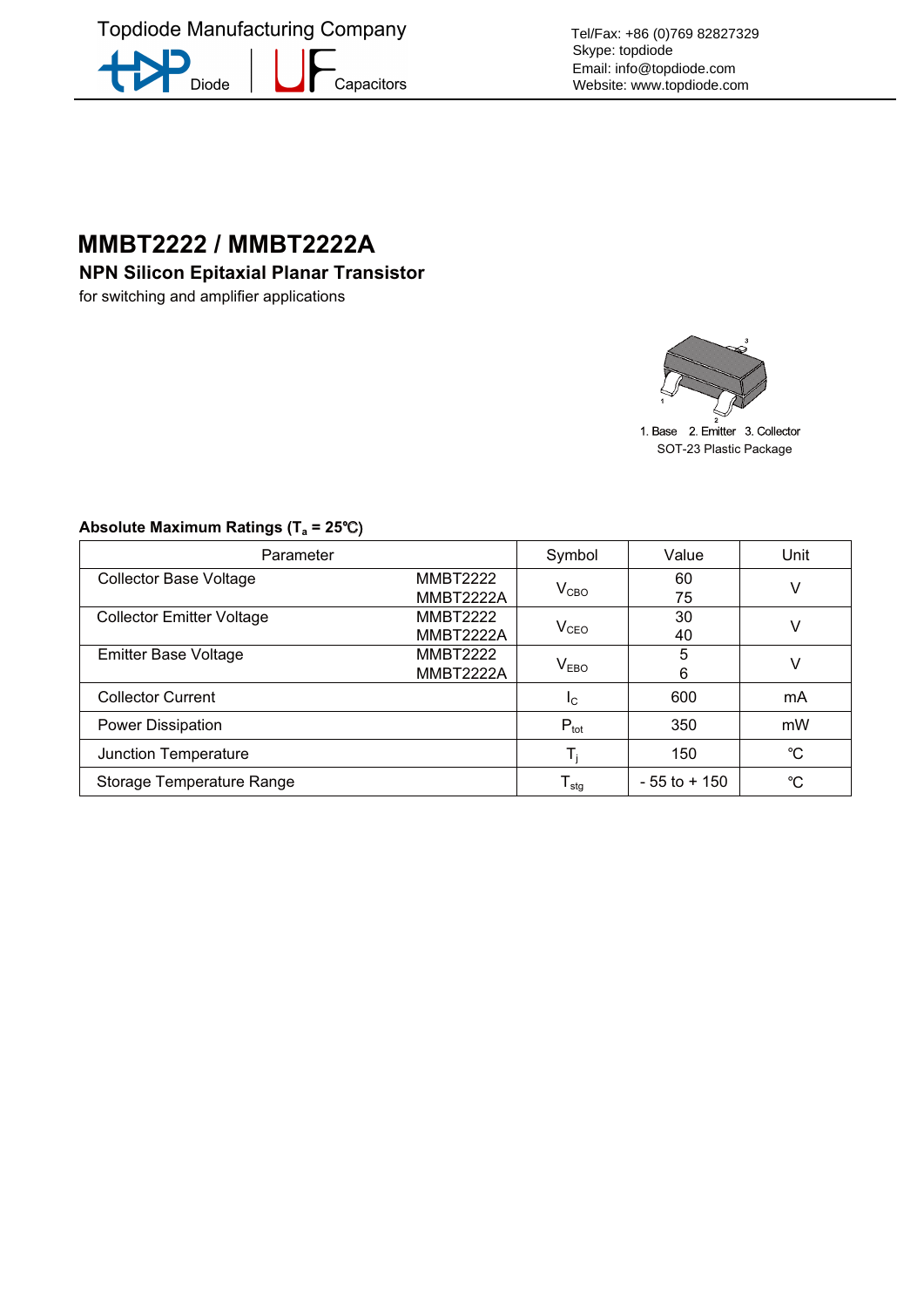**Topdiode Manufacturing Company** 



-<br>Capacitors

Tel/Fax: +86 (0)769 82827329 Skype: topdiode Email: info@topdiode.com Website: www.topdiode.com

## **Characteristics at T<sub>a</sub> = 25°C**

| Parameter                                                                                                                                                                                                      |                                                              | Symbol                                       | Min.                         | Max.                                | Unit       |
|----------------------------------------------------------------------------------------------------------------------------------------------------------------------------------------------------------------|--------------------------------------------------------------|----------------------------------------------|------------------------------|-------------------------------------|------------|
| <b>DC Current Gain</b><br>at $V_{CE}$ = 10 V, I <sub>C</sub> = 0.1 mA<br>at $V_{CE}$ = 10 V, I <sub>C</sub> = 1 mA<br>at $V_{CE}$ = 10 V, I <sub>C</sub> = 10 mA<br>at $V_{CE}$ = 1 V, I <sub>C</sub> = 150 mA |                                                              | $h_{FE}$<br>$h_{FE}$<br>$h_{FE}$<br>$h_{FE}$ | 35<br>50<br>75<br>50         |                                     |            |
| at $V_{CE}$ = 10 V, I <sub>C</sub> = 150 mA                                                                                                                                                                    |                                                              | $h_{FE}$                                     | 100                          | 300                                 |            |
| at $V_{CE}$ = 10 V, I <sub>C</sub> = 500 mA                                                                                                                                                                    | <b>MMBT2222</b>                                              | $h_{FE}$                                     | 30                           |                                     |            |
|                                                                                                                                                                                                                | MMBT2222A                                                    | $h_{FE}$                                     | 40                           |                                     |            |
| <b>Collector Base Cutoff Current</b>                                                                                                                                                                           | <b>MMBT2222</b>                                              |                                              |                              | 10                                  |            |
| at $V_{CB}$ = 50 V<br>at $V_{CB}$ = 60 V                                                                                                                                                                       | MMBT2222A                                                    | $I_{CBO}$                                    |                              | 10                                  | nA         |
| <b>Emitter Base Cutoff Current</b>                                                                                                                                                                             |                                                              | $I_{EBO}$                                    |                              | 100                                 | nA         |
| at $V_{EB} = 3 V$                                                                                                                                                                                              |                                                              |                                              |                              |                                     |            |
| Collector Base Breakdown Voltage<br>at $I_c$ = 10 $\mu$ A                                                                                                                                                      | <b>MMBT2222</b><br>MMBT2222A                                 | $V_{(BR)CBO}$                                | 60<br>75                     |                                     | V          |
| Collector Emitter Breakdown Voltage<br>at $I_c$ = 10 mA                                                                                                                                                        | <b>MMBT2222</b><br>MMBT2222A                                 | $V_{(BR)CEO}$                                | 30<br>40                     |                                     | V          |
| Emitter Base Breakdown Voltage                                                                                                                                                                                 |                                                              |                                              |                              |                                     |            |
| at $I_F$ = 10 $\mu$ A                                                                                                                                                                                          | <b>MMBT2222</b><br>MMBT2222A                                 | $V_{(BR)EBO}$                                | 5<br>6                       |                                     | V          |
| <b>Collector Emitter Saturation Voltage</b><br>at $I_c$ = 150 mA, $I_B$ = 15 mA<br>at $I_c$ = 500 mA, $I_B$ = 50 mA                                                                                            | <b>MMBT2222</b><br>MMBT2222A<br><b>MMBT2222</b><br>MMBT2222A | $V_{CE(sat)}$                                |                              | 0.4<br>0.3<br>1.6<br>1              | V          |
| <b>Base Emitter Saturation Voltage</b>                                                                                                                                                                         |                                                              |                                              |                              |                                     |            |
| at $I_c$ = 150 mA, $I_B$ = 15 mA<br>at $I_c$ = 500 mA, $I_B$ = 50 mA                                                                                                                                           | <b>MMBT2222</b><br>MMBT2222A<br><b>MMBT2222</b><br>MMBT2222A | $V_{BE(sat)}$                                | 0.6                          | 1.3<br>1.2<br>2.6<br>$\overline{2}$ | V          |
| <b>Transition Frequency</b><br>at $V_{CE}$ = 20 V, -l <sub>E</sub> = 20 mA, f = 100 MHz                                                                                                                        |                                                              | $f_T$                                        | 300                          | $\qquad \qquad \blacksquare$        | <b>MHz</b> |
| <b>Collector Output Capacitance</b><br>at $V_{CB}$ = 10 V, f = 100 KHz                                                                                                                                         |                                                              | $C_{ob}$                                     |                              | 8                                   | рF         |
| Delay Time<br>at $V_{\text{CC}}$ = 30 V, $V_{\text{BE(OFF)}}$ = 0.5 V, I <sub>C</sub> = 150 mA, I <sub>B1</sub> = 15 mA                                                                                        |                                                              | $t_d$                                        |                              | 10                                  | ns         |
| <b>Rise Time</b><br>at $V_{CC}$ = 30 V, $V_{BE(OFF)}$ = 0.5 V, I <sub>C</sub> = 150 mA, I <sub>B1</sub> = 15 mA                                                                                                |                                                              | $t_{r}$                                      |                              | 25                                  | ns         |
| <b>Storage Time</b><br>at $V_{\text{CC}}$ = 30 V, I <sub>C</sub> = 150 mA, I <sub>B1</sub> = -I <sub>B2</sub> = 15 mA                                                                                          |                                                              | $t_{\rm{stg}}$                               | $\overline{\phantom{a}}$     | 225                                 | ns         |
| <b>Fall Time</b><br>at $V_{\text{CC}}$ = 30 V, I <sub>C</sub> = 150 mA, I <sub>B1</sub> = -I <sub>B2</sub> = 15 mA                                                                                             |                                                              | $t_{\rm f}$                                  | $\qquad \qquad \blacksquare$ | 60                                  | ns         |